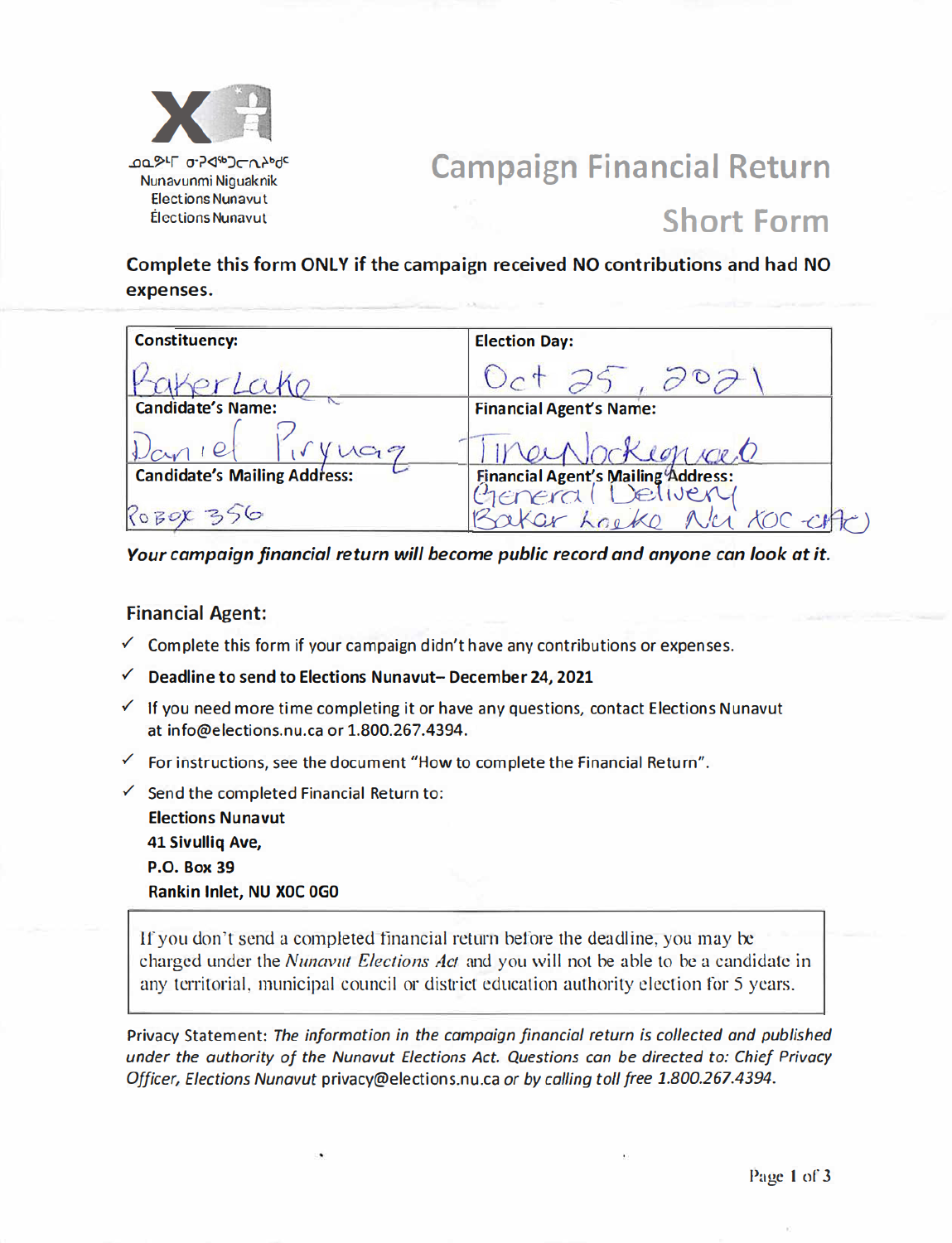### **Declaration**

#### **We certify that, for the candidate named:**

- **✓ We received NO contributions of any kind during or after the election period. No one provided money, goods, or services to the candidate as a loan, advance, deposit, contribution, or gift.**
- ✓ **We incurred NO election expenses, including disputed claims and unpaid claims. No one has made any payments or given, promised, or offered any reward, office, employment, or valuable consideration or incurred any liability on behalf of or in respect of the candidate.**

### **By signing the declaration, both the candidate and financial agent expressly declare that:**

- **� ✓ We understand that this financial return will be audited if we received or spent more than \$500 on the campaign. The audit will determine whether it presents fairly the information contained in the accounting records on which the return is based pursuant to s. 181.1 of the** *Nunavut Elections Act.* 
	- **✓ We have not violated the Nunavut Elections Act in respect of this election.**
	- **✓ We have not withheld any information from our records and documents relevant to this election.**
	- **✓ We accepted no contributions prohibited under the** *Nunavut Elections Act.*
	- **✓ No gifts or other advantages were accepted that might reasonably be seen to influence the candidate, if elected.**
	- **✓ There are no legal claims and possible claims against the candidate or financial agent in respect of this election, except as follows:** *(provide details of any claims or possible c laims) \_\_\_\_\_\_\_\_\_\_\_\_\_\_\_\_\_\_\_\_\_\_\_\_\_\_\_*
	- **✓ We have disclosed in this return any facts relating to any fraud or suspected fraud that may impact this financial return. The details of any facts relating to any fraud that may impact this financial return are as follows:** *(provide details of any facts* relating to any fraud or suspected fraud)